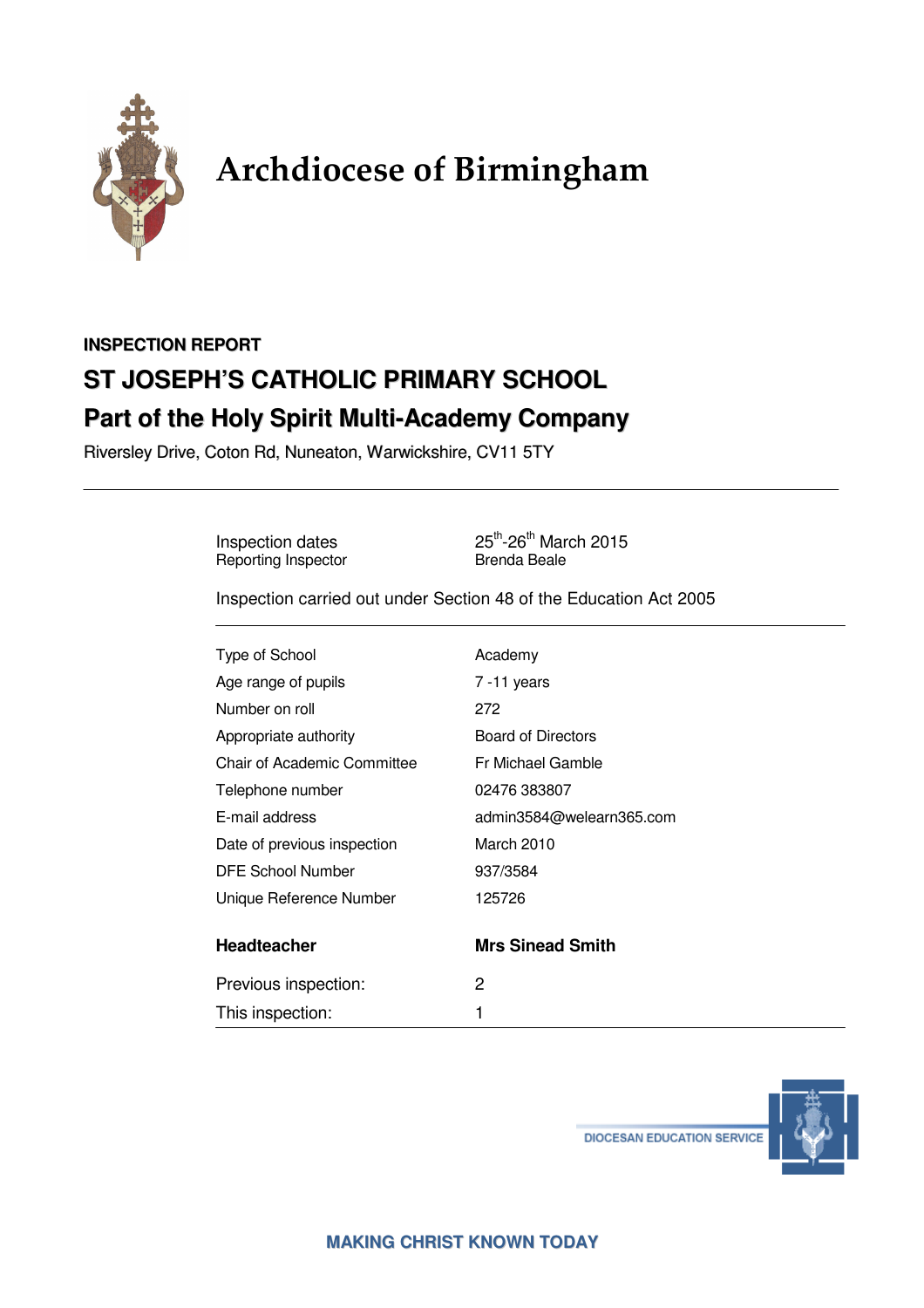#### **Evidence**

- The inspection was carried out by 1 Diocesan Inspector accompanied by an inspector in training
- The focus of the inspection was on the effectiveness and use of the school's selfevaluation of religious education (RE) and Catholic life.
- To validate the effectiveness of the school's self-evaluation of teaching and learning, the inspector observed 3 full RE lessons with the headteacher.
- The inspector completed a work scrutiny and held a discussion with pupils to evaluate the impact of teaching on their learning over time.
- Meetings were held with a governor, staff, and parish priest.
- The inspector observed a Mass and undertook a learning walk to look at aspects of learning and teaching in RE, the presentation of the Catholic life of the school, and pupils' behaviour.
- Other documents such as RAISEonline, the development plan, teachers' planning, and learning journals were read alongside the self-evaluation.

#### **Information about the school**

- St Joseph's is a larger than average Catholic junior school serving the large parish of Our Lady of the Angels in Nuneaton.
- The school is in the town centre and caters for a large diverse catchment area including many areas with high levels of economic disadvantage.
- The number of Catholic pupils is currently 88%.
- The proportion of ethnic minority pupils is 23%.
- The number of pupils eligible for free school meals is average as are the numbers with special needs and/or disabilities.
- Attainment on entry is above the national average in RE overall because many of the pupils come from the feeder Catholic infant school.

#### **Main Findings**

- St Joseph's reliably judges its worship, Catholic life and RE to be outstanding. This judgement is based on the school's excellent self-evaluation processes that are rigorous and meticulously verified. Thus the maintenance of excellence and the capacity to improve are outstanding.
- Highly committed and exceptionally competent leadership, a united staff and a corporate approach ensure positive outcomes for pupils' spiritual and moral development and outstanding levels of progress and attainment in RE.
- Improvement planning is based on thorough monitoring, detailed feedback and accurate evaluation; it is characterised by clear priorities and success criteria, regular review and appropriate support to ensure plans are realised.
- Parish and school work very closely together, involving parents and carers, ensuring good community cohesion and outstanding spiritual, moral and vocational development for all members of the school community.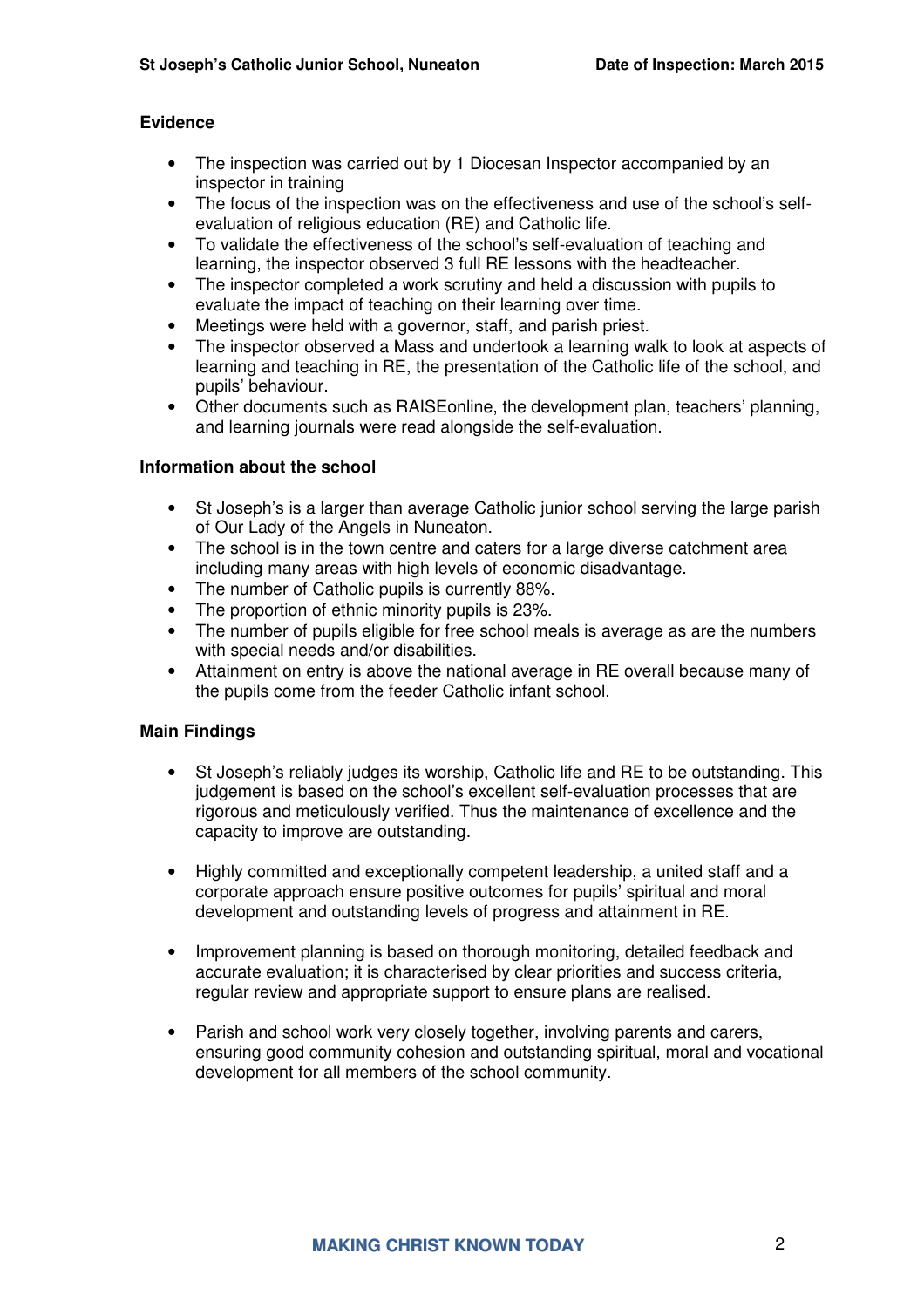#### **School self evaluation**

#### **Catholic Life and Collective Worship**

- The monitoring and evaluation of Catholic life and worship are excellent.
- Leaders and academy representatives show an unwavering commitment to developing the Catholic life of the school and indeed partnerships within the extended Catholic community. This is affirmed by their decision to become part of the Multi Academy Company of the Holy Spirit, incorporating Catholic schools in the school's Catholic cluster group.
- A range of robust monitoring and evaluation activities (questionnaires, pupil interviews, parent forums, audits, environment learning walks) take place on a regular basis. These involve all stakeholders and the senior leadership team, which includes the RE co-ordinator, members of the academy committee, the parish priest, school staff, parents, pupils and members of the parish: all have an input into the evaluation of the Catholic life of the school.
- The school's most recent questionnaire showed that 100% of parents are 'happy with my child's Catholic education.'
- The outcomes of monitoring and evaluation inform the school improvement plan, which is produced termly and actions to improve Catholic life form the first priority each time. As the plans are termly, rather than yearly, actions are implemented quickly, and consequently improvements are rapid.
- The school provides a range of opportunities for staff to understand the Church's mission and the role of the school and indeed their own role within it. Staff induction involves discussions with the parish priest and support and mentoring from the RE and Catholic life co-ordinator.
- All staff receive professional development provided by the parish priest on the nature of Catholic school, the Church's mission and their responsibility as practitioners within a Catholic school.
- Performance management objectives for both teaching and non-teaching staff relate to the promotion of the Catholic life of the school.
- Collective worship is carefully monitored by senior staff on a regular basis; representatives and the parish priest are also very active in ensuring the quality and appropriateness of whole-school, phase or class worship is excellent.
- Senior leaders rigorously monitor both the quality of prayer and how it develops for pupils through the school. They have put measures in place to ensure that pupils grow in their knowledge of prayer and liturgy and how it can impact on their lives.
- Prayer guidance for staff is clear and detailed offering particular support to newly qualified teachers and non-Catholic staff.
- Children have opportunities to plan, deliver and evaluate liturgy. This is evidenced through the children's liturgy plans which are fed into the overall monitoring process.
- The parish priest provides a valuable contribution to the monitoring of Catholic life and worship in the school. He is a reliable critical and support friend.
- Following careful monitoring and evaluation and subsequent planning and implementation the pupils' ability to pray spontaneously has improved significantly and pupils are now readily writing their own prayers to add to devotional areas in the classroom and in displays around the school.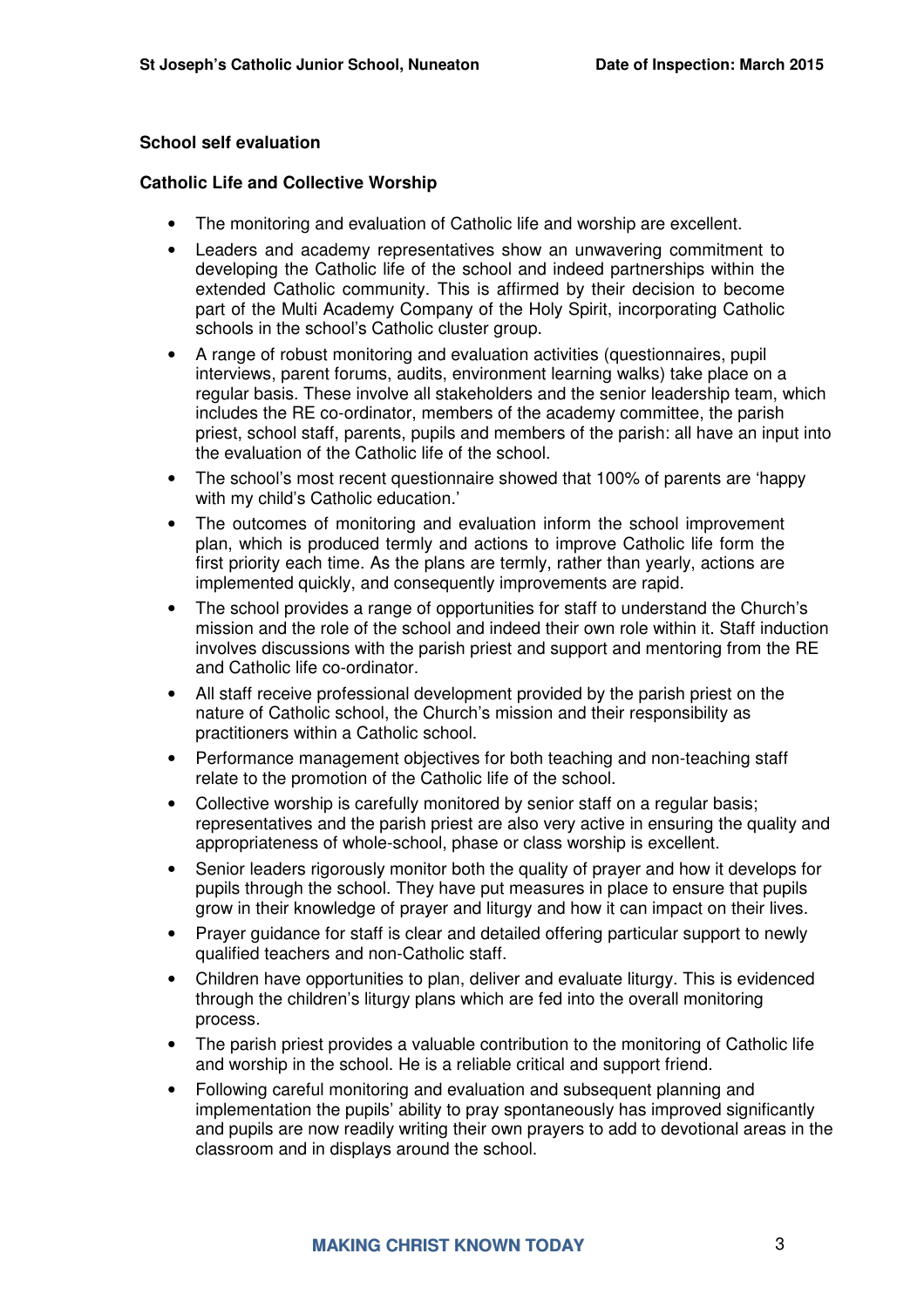#### **Governance**

- The academy representatives are fully committed to ensuring that the Catholic life. worship and RE provide the very best opportunities for all pupils and members of the community.
- Because they are very well-informed and familiar with the life of the school they are in the position to make exact judgements about the quality of its whole ethos.
- The ethos and personnel committee meet half termly and the progress of the current improvement plan is discussed, challenged and actions reviewed. This is fed back to the whole academy committee as an agenda item and further challenge may take place.
- The ethos committee has carried out a whole day audit of Catholic life in the school which informed action planning.
- The governors of the school prior to becoming an academy were very successful in the recruitment and retention of good Catholic leaders. Targets related to the Catholic life of the school are included in all leaders' performance management.
- Academy representatives help to monitor the planning cycle effectively, and have an input in ensuring its relevance, delivery and impact. Clear priorities, timescales, and success criteria are strong features of the improvement planning.

#### **Religious Education**

- Senior leaders monitor and evaluate religious education thoroughly leading to their highly reliable judgement that progress and learning are outstanding and attainment is high and often very high.
- Self-evaluation is rooted in very good analysis of pupil performance in RE and the relationship between data and planning are well developed.
- Rigorous monitoring of RE takes place weekly as part of the whole school monitoring schedule. It is carried out by members of the leadership team, which includes the RE leader and includes learning walks, book trawls, planning scrutiny, pupil interviews and environment trawls.
- Activities, such as moderation of work, tracking and analysis of assessment data, parent questionnaires and full lesson observations, are carried out either termly or annually.
- The subject leader and headteacher have created a culture where staff are regularly seeking to identify progress of individuals and different groups within their classes and initiate action to close the gaps in learning that they find.
- Excellent systems are in place in place to check the quality and impact of teaching and support is given to develop the skills of newly appointed teachers or those who do not have a background in in the Catholic faith.
- Leaders do not shy away from giving hard messages when needed but readily give affirmation to those who are performing well. Teachers welcome constructive criticism and readily reflect on their own practice. The judgement that teaching is generally outstanding and never less than good is supported by a range of monitoring systems comprising learning walks, book trawls, planning scrutinies, and pupil interviews.
- The curriculum is regularly reviewed to ensure that it is structured around the revised Curriculum Directory and focuses on the life and teachings of Jesus Christ, the teachings of the Catholic Church and the relationship between life and faith.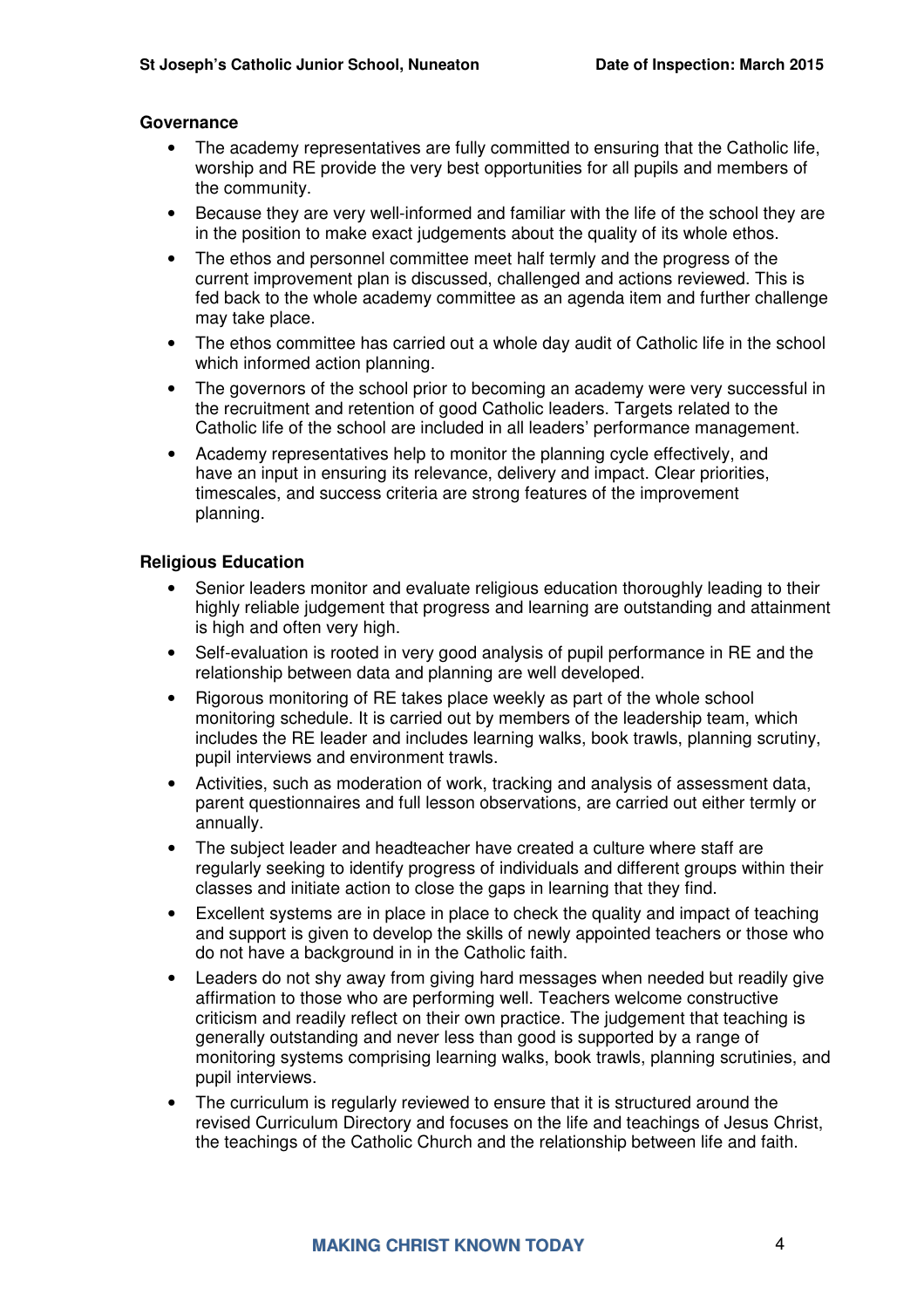- In response to monitoring and evaluation the school, in partnership with the parish priest, has developed a bespoke Sacramental preparation programme for Reconciliation and First Holy Communion. A full evaluation is planned when the programme is complete and best practice it will implemented across the school to close gaps in learning.
- For the school the most important criterion of monitoring and evaluation is the impact all activities have on the spiritual, moral and vocational development.

#### **Overall effectiveness of the school<sup>1</sup>**

 $\overline{a}$ 

- Outstanding progress and attitudes to learning are enhanced by a rich curriculum, excellent Catholic life and vibrant liturgical celebrations.
- The school's internal data shows that 96% of pupils are working at or above age related national and diocesan expectations. No gender issues are apparent and boys and girls perform equally well. The school monitors key groups, addressing issues to ensure all children achieve well.
- All teaching is at least good and often outstanding. Teachers' subject knowledge is exceptionally good supported by regular in service training and the guidance and advice of the outstanding subject leader and the parish priest. Resources are plentiful and frequently replenished.
- Both formative and summative assessments and unit evaluations are carried out by teachers and this is used to inform future planning and teaching on a short term and long term basis. Robust tracking systems are in place. Marking is of a consistently high standard.
- Throughout the school, at least 10% of curriculum time is dedicated to the teaching of RE in the classroom. The RE curriculum used is 'Learning and Growing as People of God' which follows the Archdiocesan guidelines for the provision of religious education and therefore fulfils the requirements of the Curriculum Directory for Catholic Schools.
- The curriculum is rich with a strong emphasis on living out the faith and enhanced by the outstanding worship and liturgical life of the school. Through a variety of opportunities in RE and the wider curriculum, the children are developing a sense of vocation.
- Family life and sex education is delivered in line with the teachings of the Catholic Church using the Archdiocesan scheme.
- Worship and Catholic life are both outstanding and seen as the responsibility of all members of the community who are involved in planning, preparing, leading and evaluating liturgy
- Collective worship is of a high quality and children are confident leading and participating in prayer and liturgy with reverence and respect.
- Sacramental programmes are being developed and are in the process of being delivered. Current evaluation indicates a high level of effectiveness and very good outcomes for pupils and their families.
- Leader, academy representatives and all members of staff are uncompromising and determined in their promotion of the Catholic faith as the very heart of the school and use rigorous, effective and strategic monitoring and evaluation to ensure the Catholic ethos is paramount.

 $<sup>1</sup>$  As the quality of the school self evaluation has been affirmed, the judgements in this section of the</sup> report conform to those of the school.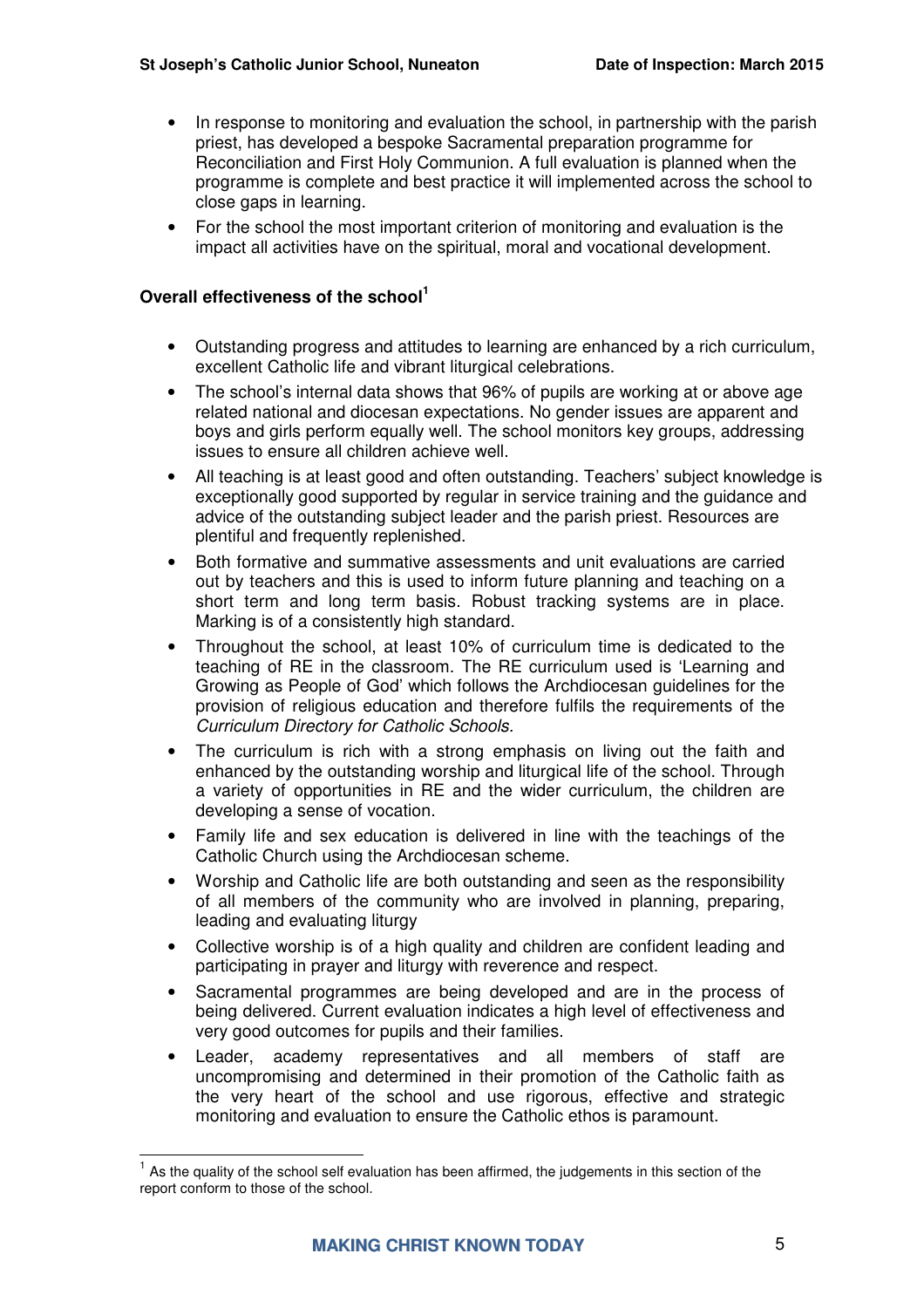- The quality of relationships within the school is exemplary and children demonstrate kindness and empathy towards each other. The children know, understand and follow the school rules and are aware that their behaviour has consequences for others. They are fully understand the importance forgiveness plays in living as a follower of Jesus.
- Pupils play an active role in contributing to and shaping the life of the school. They are proud of their Catholic faith and of their school. The school mission statement and motto is known and understood by all in the community and informs every part of school life.

#### **Recommendations**

- Provide opportunities for 'fresh eyes' monitoring using RE and Catholic life leaders from the newly formed Multi Academy Company and increase opportunities to share and make use of best practice across the MAC
- After evaluation of pilot sacramental preparation programme for Reconciliation and First Holy Communion, implement best practice into other year groups beginning with Confirmation programme in Year 6.